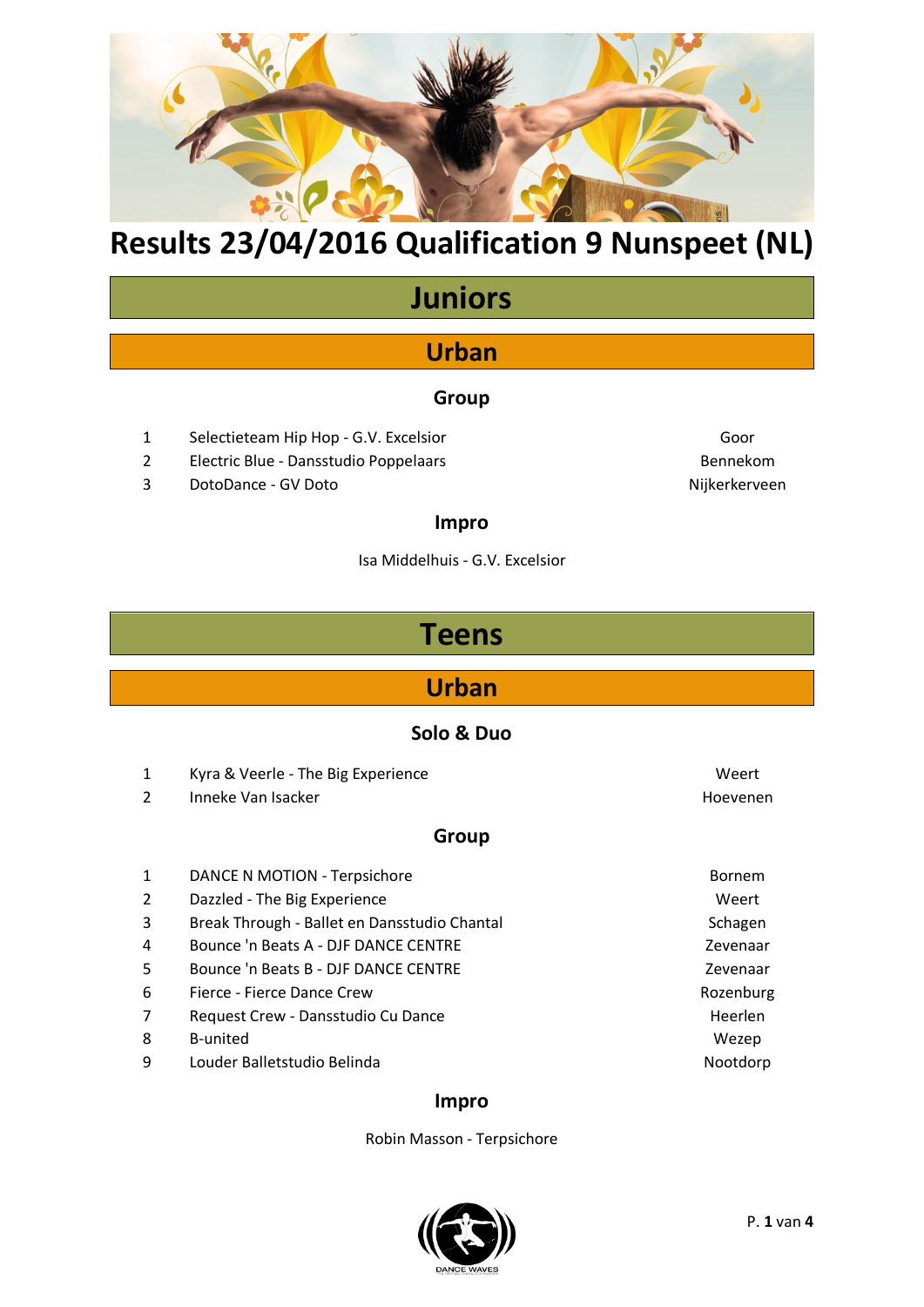

# **Results 23/04/2016 Qualification 9 Nunspeet (NL)**

## **Teens**

### **Ballet**

**Solo**

- 1 Nikki Bernards **Nieuwegein** Nieuwegein
- 2 Amarins Alofs Wormer

# **Teens**

### **Modern, Contemporary & Jazz**

**Solo**

- 1 Inneke Van Isacker Hoevenen
- 2 Amarins Alofs Wormer
- 3 Lotte leppers X-dance **Hengelo** Hengelo

# **Juniors & Teens**

### **Modern, Contemporary & Jazz**

#### **Group**

- 1 Beyond Be Urban Maaseik
- 2 Fiore dancers X-dance Hengelo
- 3 Idance **Nunspeet**
- 4 Move2Dance Nijverdal
- 5 ASC Gym&Dance **Dalfsen**

#### **Impro**

Iris Heising - X-dance



P. **2** van **4**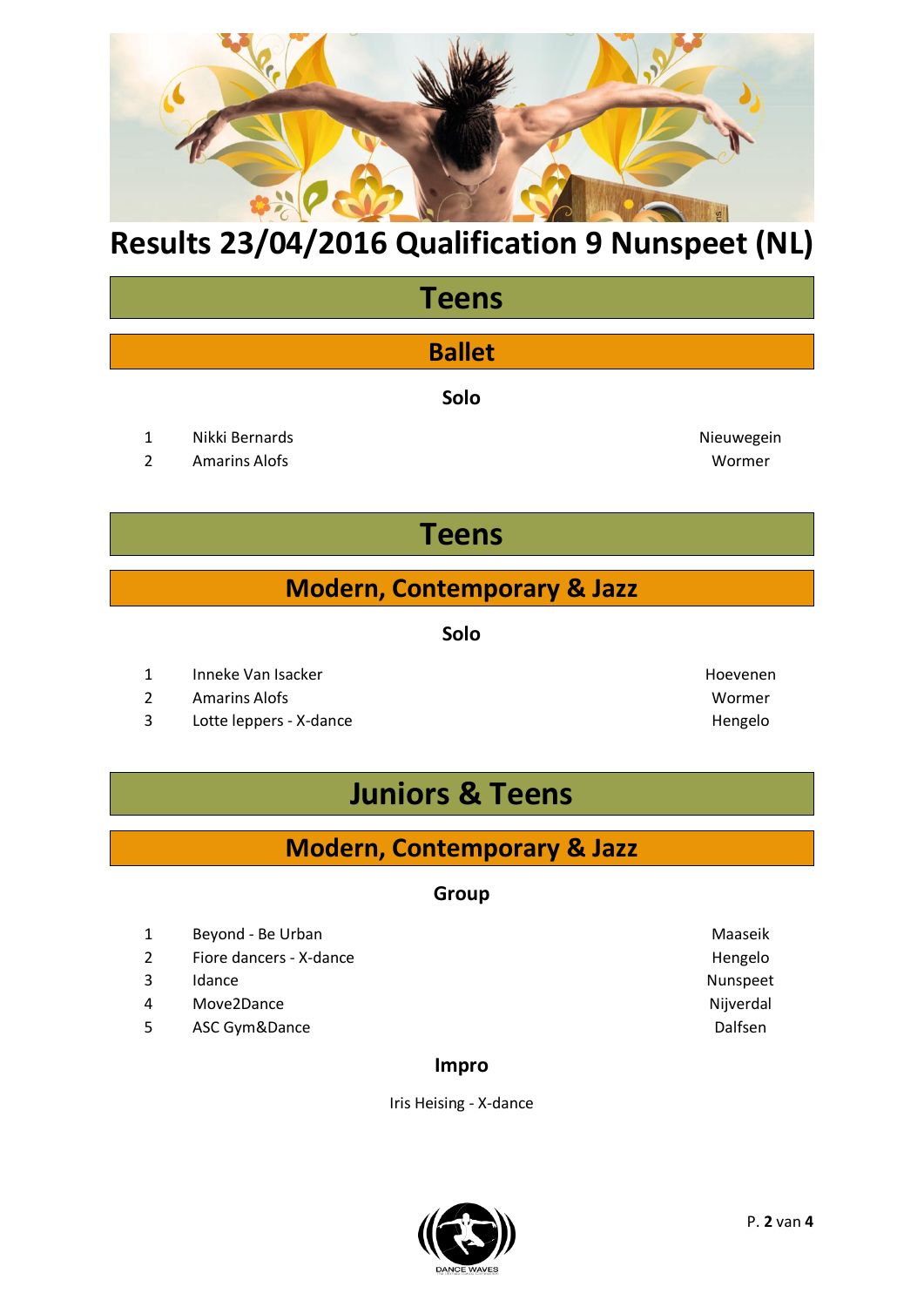# **Modern, Contemporary & Jazz Duo**

**Adults**

1 Tino & Renate - DansFabriek S.I.L.K. **Harderwijk** Harderwijk

### **Impro**

Renate Goossensen - DansFabriek S.I.L.K.

# **Results 23/04/2016 Qualification 9 Nunspeet (NL)**

# **Seniors**

### **Modern, Contemporary & Jazz**

#### **Group**

- 1 Inmotion Dansschool inmotion Almelo
- 2 Sapphire Crew Dansstudio Poppelaars Bennekom
	-